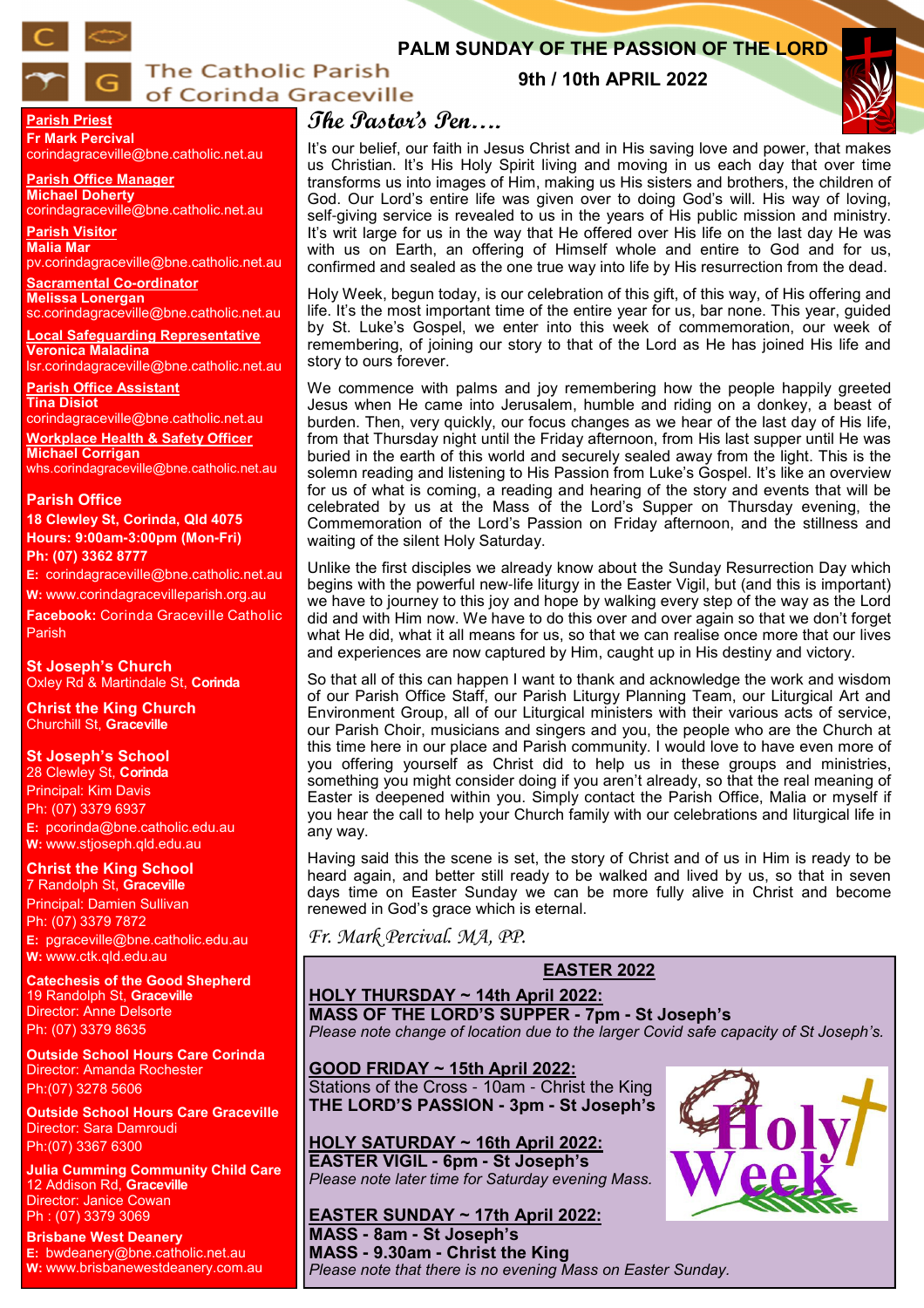#### **EASTER 2022**

*To assist in our celebrations of the Easter ceremonies please note the following:* 

*There is no morning Mass on Holy Thursday.*

*The Mass of the Lord's Supper will be celebrated at St Joseph's Church this year due to the larger Covid safe capacity of the Corinda Church.*

*Please bring your Project Compassion offerings / money boxes to Holy Thursday Mass and place them in the basket at the front door of the Church. These offerings will be brought forward as part of the preparation of Gifts.*

*There will be a Retiring Collection at the conclusion of the Lord's Passion on Good Friday. This collection is for the upkeep of the Holy Places. Please see page three for further details.*

*Please note the 6.00pm start time for Holy Saturday Easter Vigil Mass.*

*Please bring a plate to share for supper after the Easter Vigil. All are invited to stay and celebrate together after Mass.* 

*Please note that there is no evening Mass at Graceville on Easter Sunday.* 

*There are no limitations on attendance numbers at the Easter Liturgies this year, and there is no requirement to book to attend. All are welcome and all can be easily accommodated.* 

*Outdoor (undercover seating) will be available at the main ceremonies at Corinda for those who wish to sit in the fresh air.* 

*Please bring a mask with you so that you can pop it on if you feel that you can not adequately social distance.*

*Remember to use the hand sanitiser when arriving and leaving the church.* 

**Archbishop Mark has a message for you:** In any Catholic church you'll see the Stations of the Cross or, as they're sometimes called, the Way of the Cross. There are fourteen images which tell the story of Jesus from his condemnation to his death and resurrection. They began to appear in the medieval period when pilgrimage to the Holy Land became more popular. People who had been to the Holy Land wanted to remember their pilgrimage, and those who hadn't been or could never go wanted to make their own virtual pilgrimage. There was a growing sense that this journey of Jesus had a cosmic significance. It was the journey of every human being, certainly of every disciple. The Stations spoke the truth of our own life. That's still true today. If you follow the Stations, you'll see that they tell the story, for instance, of the people of Ukraine. The Way of the Cross is the universal story of human suffering. But it's also the promise of universal redemption. It's the story of an unkillable hope.



## **ANZAC DAY MASS**

**9.00am Monday 25th April St Joseph's Church Corinda**

#### **ANZAC DAY SERVICES AROUND OUR PARISH**

Corinda Memorial - RSL Sub Branch, 2 Clewley Street, Corinda **Dawn Service 5:15am** 

Sherwood Cemetery, Sherwood Rd & Egmont Street, **6:30am** 

Graceville Memorial Park, Oxley Rd or via Churchill St **7:00am March & 7:30am Service** 

Oxley War Memorial, Oxley Rd & Bannerman St **9:30am** 

#### **PRAYER of the PEOPLE of CORINDA GRACEVILLE CATHOLIC PARISH**

Good Shepherd, be with us as we make our way in these days by faith. Guide and shape us so that our minds and hearts resemble yours, so that you come to reign as the Lord and King of our lives. Help us to hear and welcome the Good News of your loving kindness and mercy, renewing us in the grace of Christ. Fill us with the Holy Spirit so that we can joyfully live and share your light. Protect us, forgive us and like St. Joseph help us to discern and do the will of our Loving God and Father. Amen.

Mary, Mother of Our Lord and of the Church. Pray for us. St. Joseph, husband, father and worker. Pray for us. St. Mary of the Cross, MacKillop, woman of courage and hope. Pray for us.



Every day, more than 200 million children miss out on school, around 690 million people go hungry and 2.2 billion people cannot access clean drinking water. In recent years, COVID-19 has also devastated vulnerable communities already living in poverty, with the health and economic impacts to reverberate for years to come.

It's through the generous support of people like you, even amidst the COVID-19 pandemic, that we are able to continue to help lift vulnerable communities out of poverty – support that is needed now more than ever. Thousands of schools and parishes in Australia have supported Project Compassion over the past year alone.

Thank you for your continued support for Project Compassion – past, present and future. Together, we can help vulnerable communities face their challenges today and build a better tomorrow For All Future Generations.

Please donate to Project Compassion 2022 to help continue empowering vulnerable communities around the world lift themselves and their communities out of poverty. Together, we can help vulnerable communities face their challenges today and build a better tomorrow For All Future Generations. You can donate through Project Compassion donation boxes and envelopes, by visiting lent.caritas.org.au or by calling 1800 024 413.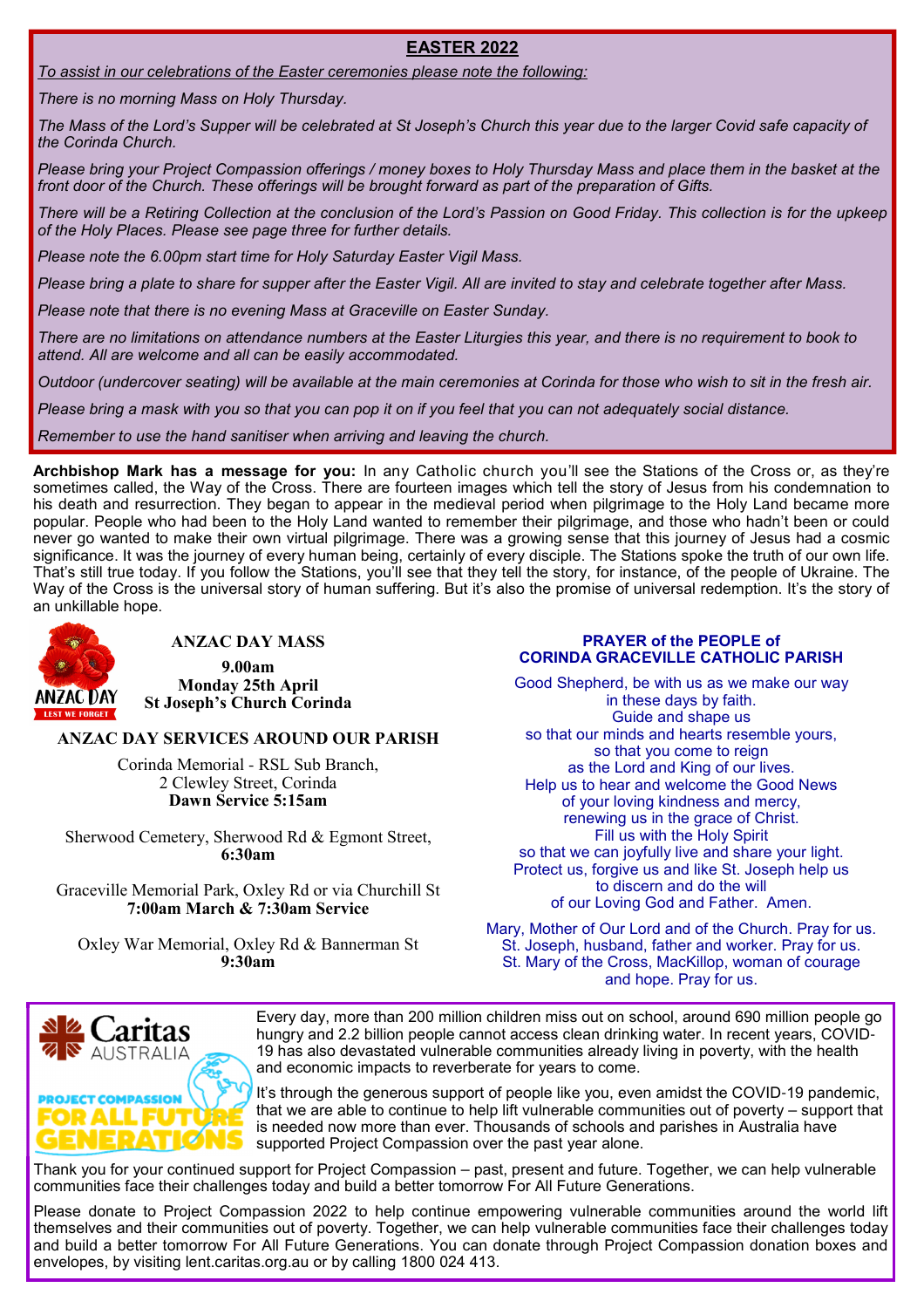**Easter Choir Rehearsals: TODAY** Sunday 10th April at St Joseph's Church. Practice for **Good Friday** will be at 2pm until 3pm. Practice for **Holy Saturday** will commence at 3pm.

**Wednesday morning Mass:** will be held at 9am at St Joseph's Church as usual.

**The Sacred Paschal Triduum:** is ONE liturgical celebration that begins with the Evening Mass of the Lord's Supper on Holy Thursday, celebrates the Passion of Our Lord on Good Friday, reaches its high point at the Easter Vigil, and closes on Easter Sunday evening. The celebration of the Triduum is the culmination and core of the entire liturgical year.

**Thursday 14th April is Holy Thursday:** Mass of the Lord's Supper will be celebrated at 7pm at St Joseph's Corinda. **There will be no morning Mass at St Joseph's this Thursday morning.** 

**Holy Thursday: Please bring your Project Compassion Offerings and place them in the basket at the front door of the church.** Your offerings will be brought forward as part of the Preparation of Gifts procession.

**A short period of Adoration:** will follow the Mass of the Lord's Supper on Holy Thursday evening, concluding with Night Prayer of the Church from 8.30pm to 8.45pm. You are invited to stay after Mass for this short, prayerful and meaningful time before the Blessed Sacrament.

**Good Friday:** is a day of **fast** and **abstinence from meat.** Fasting from food applies to eighteen to fifty-nine year olds. To fast is to eat one full meal and no more than two smaller meals not equalling a second meal that day. Abstinence applies to everyone fourteen or older with no upper age limit.

**Stations of the Cross:** will be held on Good Friday 15th April at 10am at Christ the King Church Graceville.

**The annual Prayer Vigil for those on Death Row:** all are welcome to the Catholic Justice & Peace Commission's annual prayer vigil for those on death row, which will be held at Christ the King Church at 12pm on Good Friday.

**Good Friday - Celebration of the Passion of the Lord: 3pm St Joseph' Corinda:** the second part of the Sacred Paschal Triduum. The primary elements of the Celebration are the proclamation of the Passion, the Solemn Intercessions, the Adoration of the Holy Cross and Holy Communion. Jesus' life-giving death is the focus in the proclamation of the Passion and the Adoration of the Holy Cross. The cross is an instrument of life. To remain Covid Safe, we will not process forward individually to Venerate the Cross. This year we will have a Public Veneration of the Cross. The Cross will be taken to each section of the congregation and we will venerate together by kneeling before the Cross.

**Good Friday Collection:** The annual collection for the **Support of the Church in the Holy Land** takes place on Good Friday, as a Retiring Collection. This collection promotes the missionary work of the Church in the Holy Land by providing welfare assistance to local Christians in areas such as health, education, employment and housing. Parishes, schools, orphanages and medical centres throughout the Holy Land also rely on assistance from the Good Friday collection. The collection is also used to maintain over 70 churches and shrines associated with the life of Jesus. Your generosity is greatly appreciated. Please remember the Christians of the Holy Land again on this Good Friday. Please also pray that peace and harmony will become a reality in the birthplace of Jesus, the 'Prince of Peace".

**Please continue to pray for our candidates:** who will be received into full communion with the Church at the Easter Vigil. As we celebrate Holy Week we ask all parishioners to please remember in your prayers in a special way our seven candidates: Linda, Kokoda, Temujin, Tupac, Seth, Sasha, and Joyce.

**Easter Vigil Supper:** Please bring a plate to share next Saturday night as we celebrate together after the Easter Vigil Mass at St Joseph's.

**Parish Finance Council Meeting:** will be held at 7.00pm on Thursday 21st April at the Parish Office.

**St Vincent de Paul Meeting:** 8am Friday 22nd April at the Parish Office.

**Closing date for Confirmation Enrolments:** is Friday 22nd April. If you have any enquiries about the Sacramental Program please contact Melissa Lonergan at the parish office or via email at sc.corindagraceville@bne.catholic.net.au

**Youth Group:** will recommence after the school holidays on Friday 22nd April 6.30pm to 8.30pm in St Joseph's Hall Corinda. All high school aged youth and young adults are invited to attend.

**Children's Liturgy of the Word:** will recommence after the school holidays at the 8am Mass at St Joseph's Corinda on Sunday 24th April and at the 9.30am Mass at Christ the King on Sunday 1st May.

*We pray for the good health, strength and healing of:* Ron Atkins, Mona Lissa Buckley, Alan Carr, Bridie Carr, Neil Cheyne, Jairo Cifuentes, Beryl Clark, George Cole, June Denham, Ian Douglas Coles, Maureen Doherty, Nash Giles, Carla Gill, Maureen Gleeson, Philomena Green, Bob Healy, Myrna Healy, Clare Hickey, Ned Hiller, Mark Inmon, Ryan Lange, Anthony Leo, Gordon McCormack, Neil McCormack, Kevin McErlean, Jack McLaughlin, Colin McLeod, Geraldine McLeod, Maureen McNamara, Margaret Mealey, Damien Mollard, Julene Montgomery, Adam Morrison, Monica Morrison, Jan O'Donoghue, Jimmy O'Keefe, Taavi Orupold, Emma Parer, Genevieve Parer, Shelly Parer, Dawn Punter, Sr Bernadetta Robinson olsh, Mary Shand, Tony Stark, Sr Cyprian Thureson pbvm, Pauline Thureson, Fr Ho Tran SVD, Geoffrey Trenear, Paul Vickers, Rebecca Wallace, Nick Willemsen, Frank Zubeldia. We pray for all who are suffering from Covid19.

*We remember and pray for all our parishioners living in aged care.* 

*May the recently deceased rest in peace:* Marie-Lys Warnick, Sr Yvonne Berecry olsh, Fr John Worthington SM, Ellen Mallon, Lina Daddow, Sr Nora Hanrahan olsh, Wendy Egart, Marie Magann, Win Mendoza and for all those who have died from Covid19

*We pray for those whose anniversaries occur about* this *time:* Cay Taylor, Dora and Tony Heaton, John Hansen, Frank Clarke, Kit Melaney, Arthur Egert, Fr Jim Hynes, Adeline Attwood, John Quinn, Jack Dennis, Mary Healy